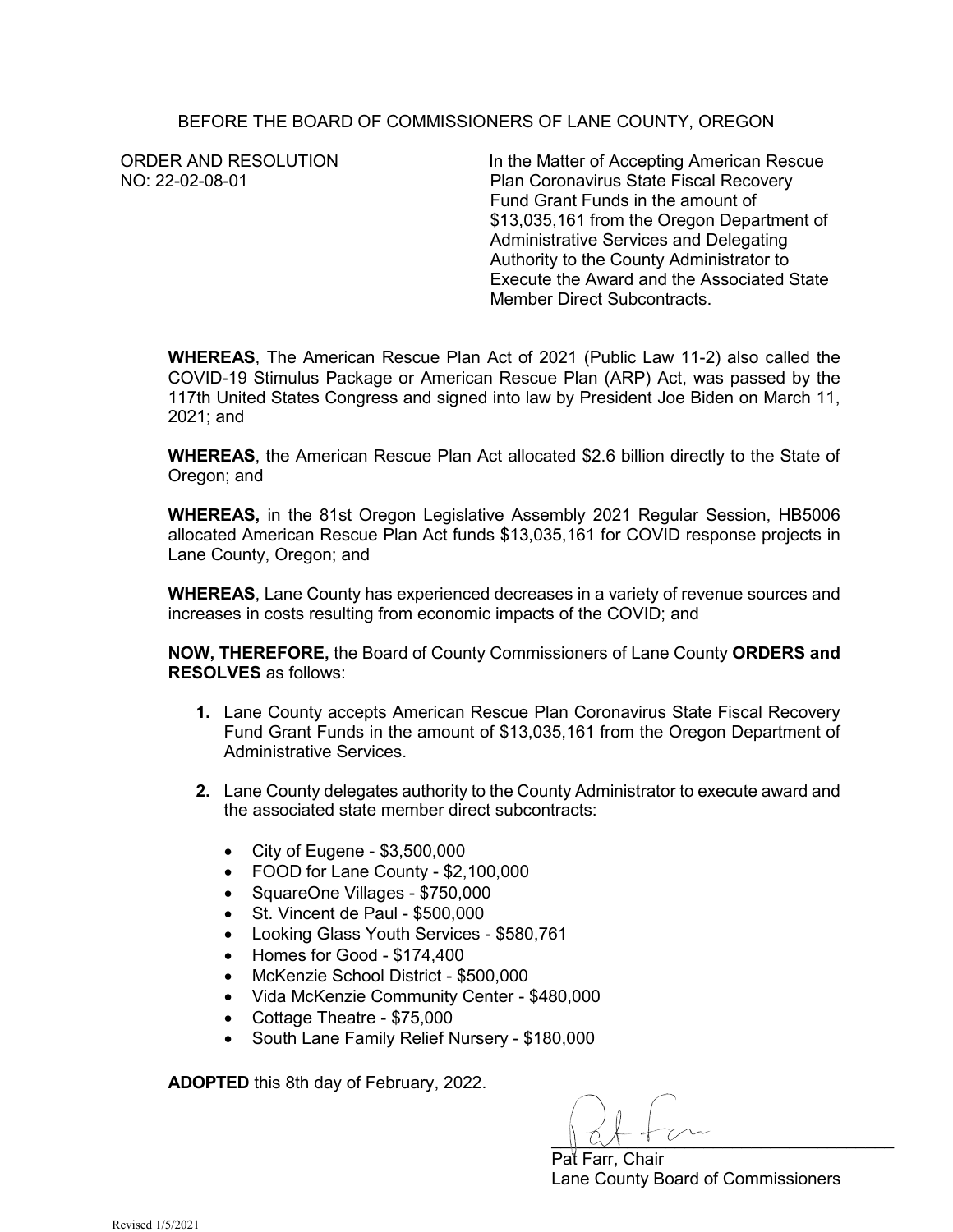## Attachment B: Member-Direct Project Overview

| <b>Project Name and</b><br><b>Number</b>                                              | <b>Project Description</b>                                                                                                                                                                                                                                                  | Award<br><b>Amount</b> | <b>Member</b><br>Delegate(s)                           |
|---------------------------------------------------------------------------------------|-----------------------------------------------------------------------------------------------------------------------------------------------------------------------------------------------------------------------------------------------------------------------------|------------------------|--------------------------------------------------------|
| Lane County Land<br>Acquisition for<br>Homeless Housing<br>SD1                        | Acquire land assets in Lane County for housing<br>development to serve people currently<br>experiencing homelessness.                                                                                                                                                       | \$1,500,000            | Sen. Beyer                                             |
| <b>Lane County Pallet</b><br>Shelters SD <sub>2</sub>                                 | Purchase up to 100 Pallet shelters, placing them<br>in cooperation with incorporated cities, faith-<br>based organizations, and civic organizations.                                                                                                                        | \$750,000              | Sen. Beyer                                             |
| Lane County HHS<br>Nonprofit Capacity<br><b>Building SD3</b>                          | Assist non-profit organizations impacted by the<br>COVID-19 pandemic to build their operational<br>capacity to recruit, retain, and train staff.                                                                                                                            | \$100,000              | Rep.<br>Nathanson                                      |
| <b>Lane County HHS</b><br><b>Landlord Engagement</b><br>Program SD4                   | Development and operation of a Landlord<br>Engagement Program (LEP).                                                                                                                                                                                                        | \$75,000               | Rep.<br>Nathanson                                      |
| Lane County Youth<br>Services Equity Work<br>SD <sub>5</sub>                          | Support Diversity Equity and Inclusion (DEI)<br>training for Youth Services leadership and staff<br>to increase DEI skills and awareness, both<br>generally, and specifically, regarding the<br>impacts of racial and ethnic disparities on the<br>juvenile justice system. | \$103,000              | Rep.<br>Nathanson                                      |
| Lane County Public<br>Health Equity &<br><b>Resiliency Project</b><br>SD <sub>6</sub> | Support the launch of a new program in Lane<br>County Public Health called "Community<br>Partnerships."                                                                                                                                                                     | \$225,000              | Rep. Fahey                                             |
| Lane County South<br>Lane Dental Clinic<br>SD7                                        | Dental equipment and building renovations to<br>accommodate dental services in the developing<br>project for a South Lane County Clinic.                                                                                                                                    | \$20,000               | Rep.<br>Hayden                                         |
| Lane County Shelter<br>(Brooklyn Ave) SD8                                             | Rehabilitation of an existing facility to make it<br>into an emergency shelter for literally homeless<br>single adults.                                                                                                                                                     | \$500,000              | Sen.<br>Prozanski,<br>Sen. Beyer,<br>Rep. Wilde        |
| Lane County Mobile<br>Crisis Response SD9                                             | Stabilize and expand mobile crisis services in<br>Western Lane County, Southern Lane County,<br>and the Eugene/Springfield metro area.                                                                                                                                      | \$400,000              | Sen.<br>Prozanski,<br>Sen. Beyer,<br>Rep.<br>Nathanson |
| Lane County BIPOC<br>Homeownership Seed<br>Fund SD10                                  | Establish a grant-based Homeownership Seed<br>Fund to support first-time home buyers who are<br>black, indigenous, and people of color (BIPOC).                                                                                                                             | \$522,000              | Sen.<br>Prozanski,<br>Rep. Fahey                       |
| <b>Subtotal Lane County Community Projects</b>                                        |                                                                                                                                                                                                                                                                             | \$4,195,000            |                                                        |
| City of Eugene Rest<br>Stops for the<br>Unhoused SD11                                 | One-time set-up costs associated with additional<br>City of Eugene Rest Stop projects, which<br>provide individual overnight shelters for people<br>experiencing homelessness.                                                                                              | \$250,000              | Rep.<br>Nathanson                                      |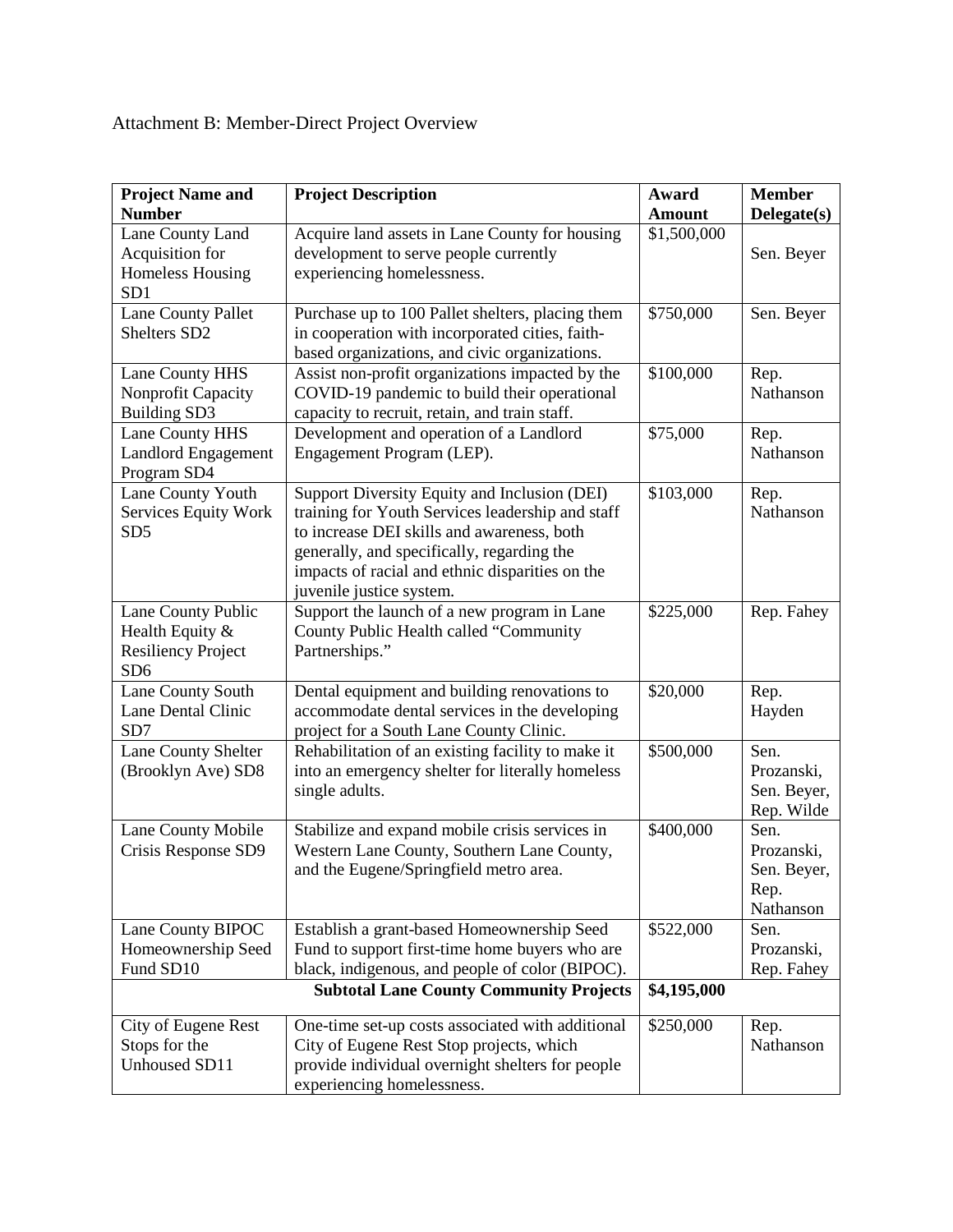| City of Eugene Shelter     | Safe sleep site location infrastructure and site                                                  | \$3,250,000 | Sen.        |
|----------------------------|---------------------------------------------------------------------------------------------------|-------------|-------------|
| & Land Acquisition         | development, social service staffing, and project                                                 |             | Prozanski,  |
| SD12                       | implementation costs for at minimum 5 safe                                                        |             | Sen.        |
|                            | sleep site locations, which will serve                                                            |             | Manning,    |
|                            | approximately 500-600 individuals. Expenses                                                       |             | Rep.        |
|                            | for each site include one-time start up                                                           |             | Wilde,      |
|                            | infrastructure costs such as graveling, fencing,                                                  |             | Rep.        |
|                            | utility hook up, and construction fees and staff                                                  |             | Nathanson,  |
|                            | time.                                                                                             |             | Rep.        |
|                            |                                                                                                   |             | Fahey,      |
|                            |                                                                                                   |             | Rep.        |
|                            |                                                                                                   |             | Holvey      |
| FOOD For Lane              | Strengthen and expand the food collection and                                                     | \$2,100,000 | Sen.        |
| <b>County Warehouse</b>    | distribution capacity of FOOD For Lane County                                                     |             | Prozanski,  |
| Expansion and              | (FFLC), the regional food bank serving Lane                                                       |             | Sen. Beyer, |
| <b>Renovation SD13</b>     | County.                                                                                           |             | Sen.        |
|                            |                                                                                                   |             | Manning,    |
|                            |                                                                                                   |             | Rep.        |
|                            |                                                                                                   |             | Wilde,      |
|                            |                                                                                                   |             | Rep.        |
|                            |                                                                                                   |             | Nathanson,  |
|                            |                                                                                                   |             | Rep.        |
|                            |                                                                                                   |             | Fahey,      |
|                            |                                                                                                   |             | Rep.        |
|                            |                                                                                                   |             | Holvey      |
| Square One Villages-       | Purchase property for Peace Village, a 70 unit                                                    | \$750,000   | Sen.        |
| Peace Village              | affordable housing complex to be built.                                                           |             | Prozanski,  |
| <b>Affordable Housing</b>  |                                                                                                   |             | Sen.        |
| Complex SD14               |                                                                                                   |             | Manning,    |
|                            |                                                                                                   |             | Rep. Fahey  |
| St. Vincent de Paul        | Construct a 10-unit affordable housing complex                                                    | \$500,000   | Sen.        |
| <b>Veterans Housing</b>    | for formerly homeless veterans.                                                                   |             | Manning,    |
| SD15                       |                                                                                                   |             | Rep.        |
|                            |                                                                                                   |             | Nathanson   |
| <b>Looking Glass Youth</b> | Hire/onboard 5 new therapists and provide                                                         | \$580,761   | Sen.        |
| Services Staff             | premium pay/retention funding to current staff                                                    |             | Manning     |
| <b>Retention SD16</b>      | for the nonprofit service provider Looking                                                        |             |             |
|                            | Glass.                                                                                            |             |             |
| Homes For Good             | Lindeborg Place Exterior Improvements project,                                                    | \$174,400   | Sen.        |
| <b>Public Housing</b>      | a public housing apartment community in                                                           |             | Manning     |
| Rehabilitation-            | Junction City, OR.                                                                                |             |             |
| Lindeborg Place in         |                                                                                                   |             |             |
| Junction City SD17         |                                                                                                   |             |             |
| McKenzie School            | Investments and improvements to the McKenzie                                                      | \$500,000   | Sen.        |
| <b>District Moisture</b>   | School District Gym.                                                                              |             | Prozanski,  |
| <b>Remediation Project</b> |                                                                                                   |             | Rep.        |
| SD18                       |                                                                                                   |             | Hayden      |
| Vida McKenzie              | Rebuild the Vida McKenzie Community Center                                                        | \$480,000   | Sen.        |
| <b>Community Center</b>    |                                                                                                   |             |             |
| SD19                       | (VMCC) structure and replace building contents<br>destroyed by the Holiday Farm Fire of 9/8/2020. |             | Prozanski,  |